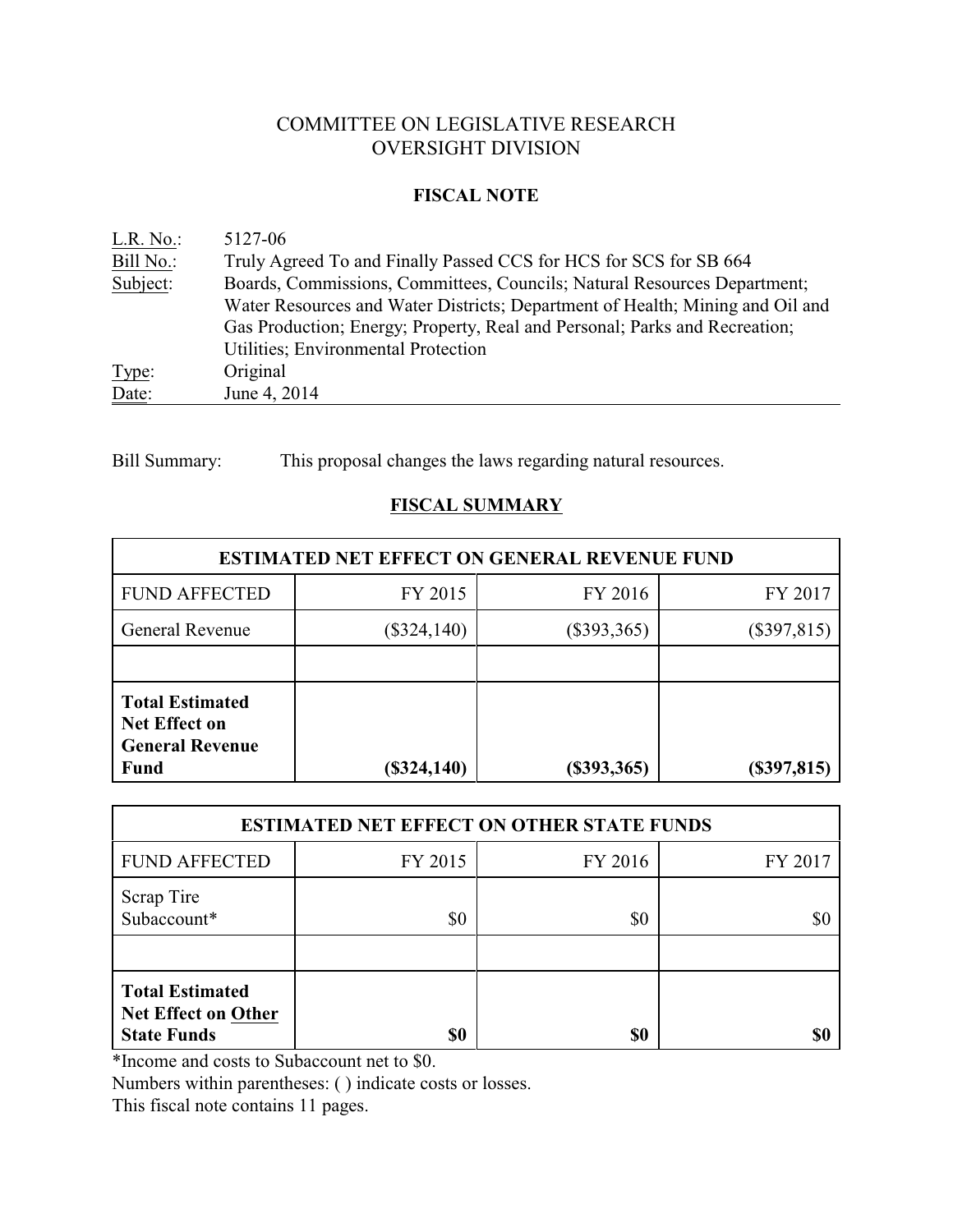L.R. No. 5127-06 Bill No. Truly Agreed To and Finally Passed CCS for HCS for SCS for SB 664 Page 2 of 11 June 4, 2014

| <b>ESTIMATED NET EFFECT ON FEDERAL FUNDS</b>                               |         |         |         |  |
|----------------------------------------------------------------------------|---------|---------|---------|--|
| <b>FUND AFFECTED</b>                                                       | FY 2015 | FY 2016 | FY 2017 |  |
|                                                                            |         |         |         |  |
|                                                                            |         |         |         |  |
| <b>Total Estimated</b><br><b>Net Effect on All</b><br><b>Federal Funds</b> | \$0     | \$0     |         |  |

| <b>ESTIMATED NET EFFECT ON FULL TIME EQUIVALENT (FTE)</b>    |         |         |         |  |
|--------------------------------------------------------------|---------|---------|---------|--|
| <b>FUND AFFECTED</b>                                         | FY 2015 | FY 2016 | FY 2017 |  |
| <b>General Revenue</b>                                       | 6 FTE   | 6 FTE   | 6 FTE   |  |
|                                                              |         |         |         |  |
| <b>Total Estimated</b><br><b>Net Effect on</b><br><b>FTE</b> | 6 FTE   | 6 FTE   | 6 FTF   |  |

 $\boxtimes$  Estimated Total Net Effect on All funds expected to exceed \$100,000 savings or (cost).

 $\boxtimes$  Estimated Net Effect on General Revenue Fund expected to exceed \$100,000 (cost).

| <b>ESTIMATED NET EFFECT ON LOCAL FUNDS</b> |         |         |         |
|--------------------------------------------|---------|---------|---------|
| FUND AFFECTED                              | FY 2015 | FY 2016 | FY 2017 |
| <b>Local Government</b>                    | \$0     | \$0     |         |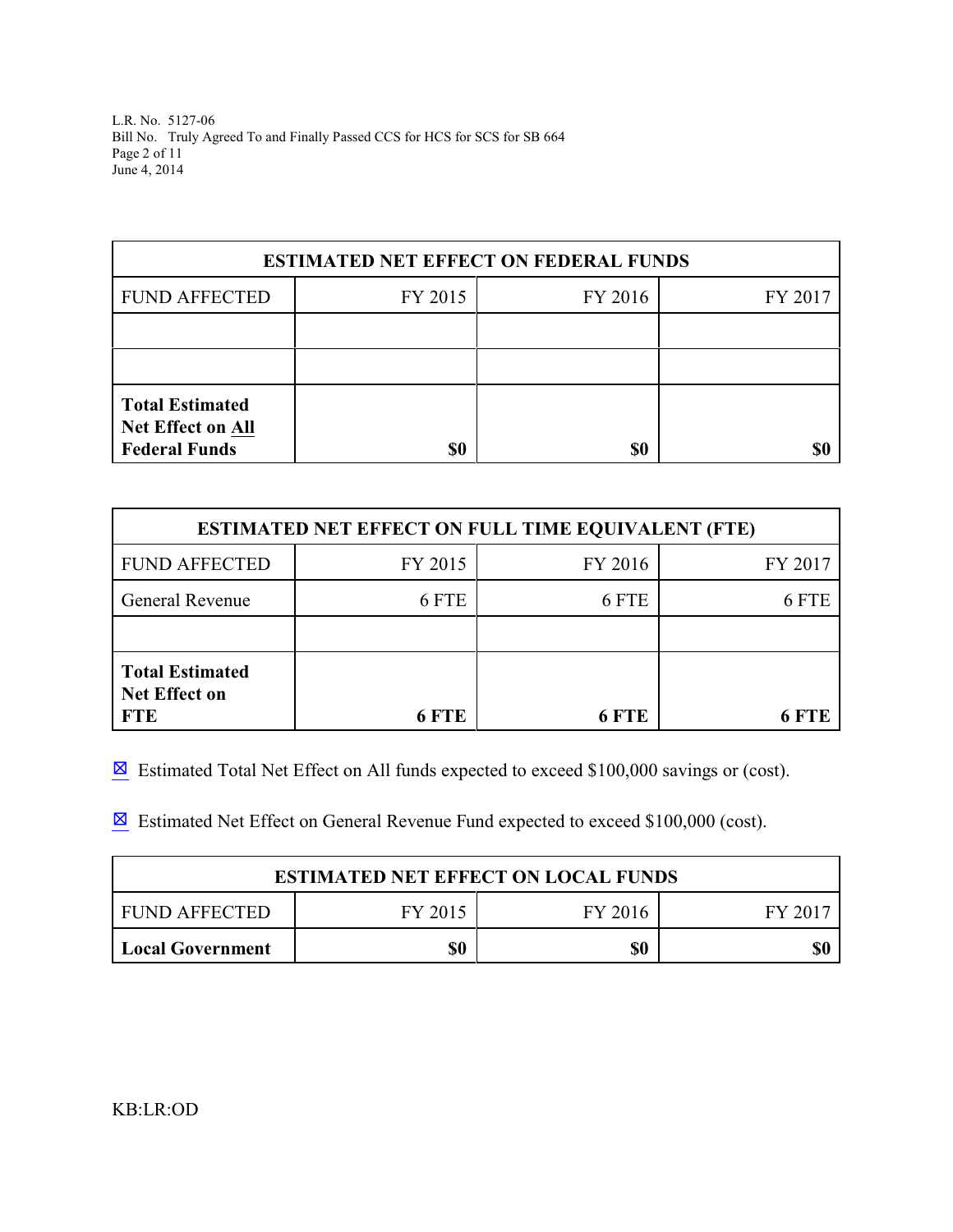L.R. No. 5127-06 Bill No. Truly Agreed To and Finally Passed CCS for HCS for SCS for SB 664 Page 3 of 11 June 4, 2014

# **FISCAL ANALYSIS**

## **ASSUMPTION**

#### § 260.273 - Scrap Tire Fee Extension:

Officials from the **Department of Natural Resources (DNR)** state this provision will extend the \$0.50 fee on the sale of new tires at retail for five years from January 1, 2015 through January 1, 2020. No new or additional fees or taxes are imposed by this proposal.

DNR notes, less collection costs by the retailer and the Department of Revenue, approximately \$2.1 million will be collected for the fee on new tires sold at retail annually as revenue to the Scrap Tire Subaccount.

DNR officials state renewal of the tire fee will allow continuation of proper scrap tire management and protection of the environment through cleanup of illegal scrap tire dumps across Missouri.

DNR officials state the fee allows for creation and maintenance of jobs in the scrap tire industry, such as tire processors, haulers, and development of end market users.

DNR notes the following revenue collections from the Scrap Tire Fee for the periods 2004 - 2014 year-to-date.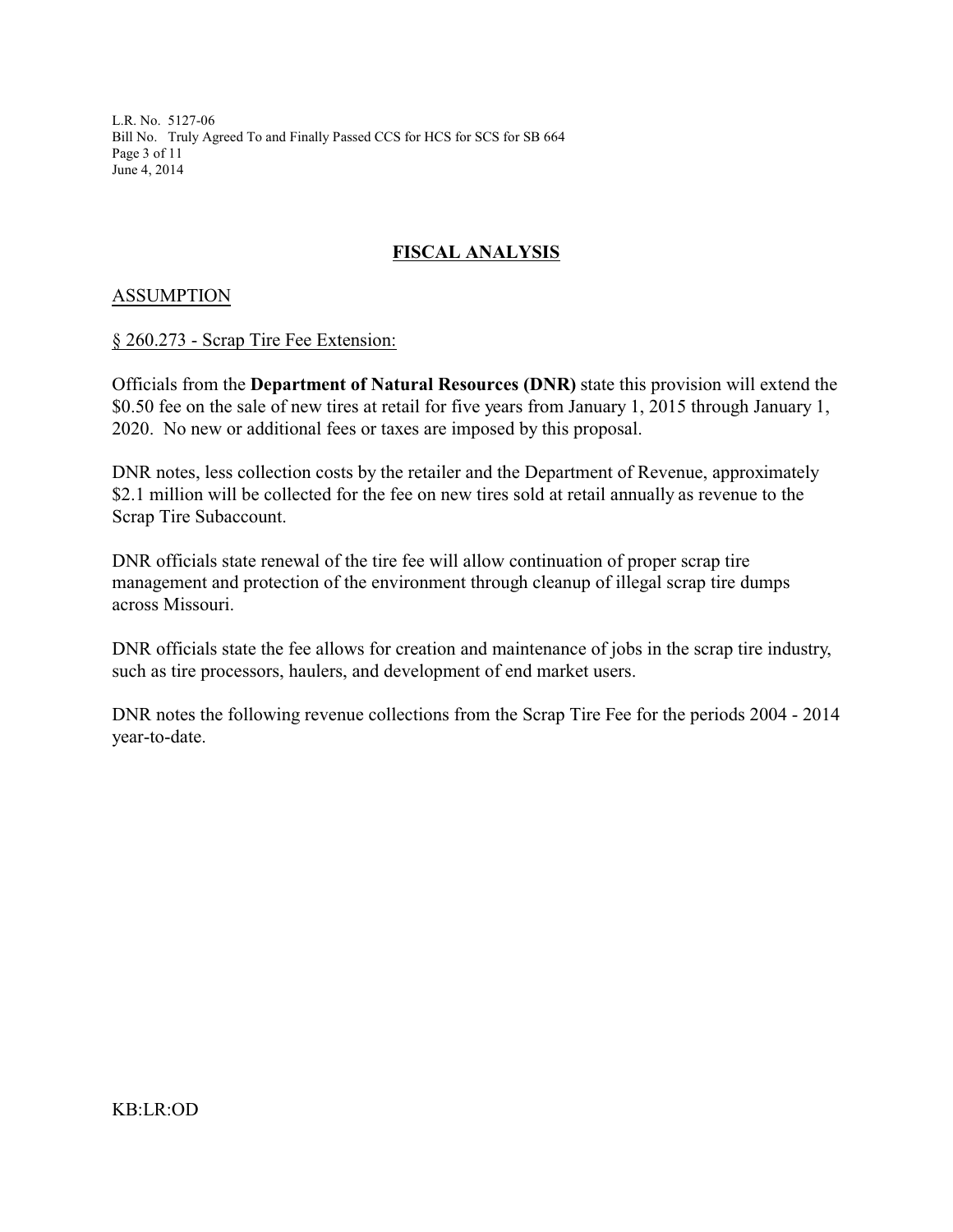L.R. No. 5127-06 Bill No. Truly Agreed To and Finally Passed CCS for HCS for SCS for SB 664 Page 4 of 11 June 4, 2014

### ASSUMPTION (continued)

| <b>Fiscal Year</b> | <b>Fees from New Tires Sold at Retail</b> |  |
|--------------------|-------------------------------------------|--|
| 2004               | $$1,623,688$ - partial year               |  |
| 2005               | $$27,332$ - partial year                  |  |
| 2006               | \$953,815 - partial year                  |  |
| 2007               | \$2,104,673                               |  |
| 2008               | \$2,193,714                               |  |
| 2009               | \$2,075,192                               |  |
| 2010               | \$2,126,777                               |  |
| 2011               | \$2,139,199                               |  |
| 2012               | \$2,084,386                               |  |
| 2013               | \$1,988,327                               |  |
| 2014 YTD           | $$1,200,747$ (as of Jan. 31, 2014)        |  |

Table 1: Scrap Tire Fee Revenue Collections

Source: DNR

Officials from the **Office of Administration - Division of Budget and Planning (BAP)** assume this provision extends the existing scrap tire fee sunset from January 1, 2015 to January 1, 2020.

BAP assumes this proposal would not result in any statewide fiscal impact.

Officials from the **Department of Elementary and Secondary Education** assume the provision would not fiscally impact their agency.

**Oversight** assumes this a continuation of an existing \$.50 scrap tire fee through January 1, 2020, set to expire January 1, 2015.

**Oversight** assumes estimated annual income of \$2.1 million to the Scrap Tire Subaccount(0569), based on recent revenue collections (six months of impact in FY 2015).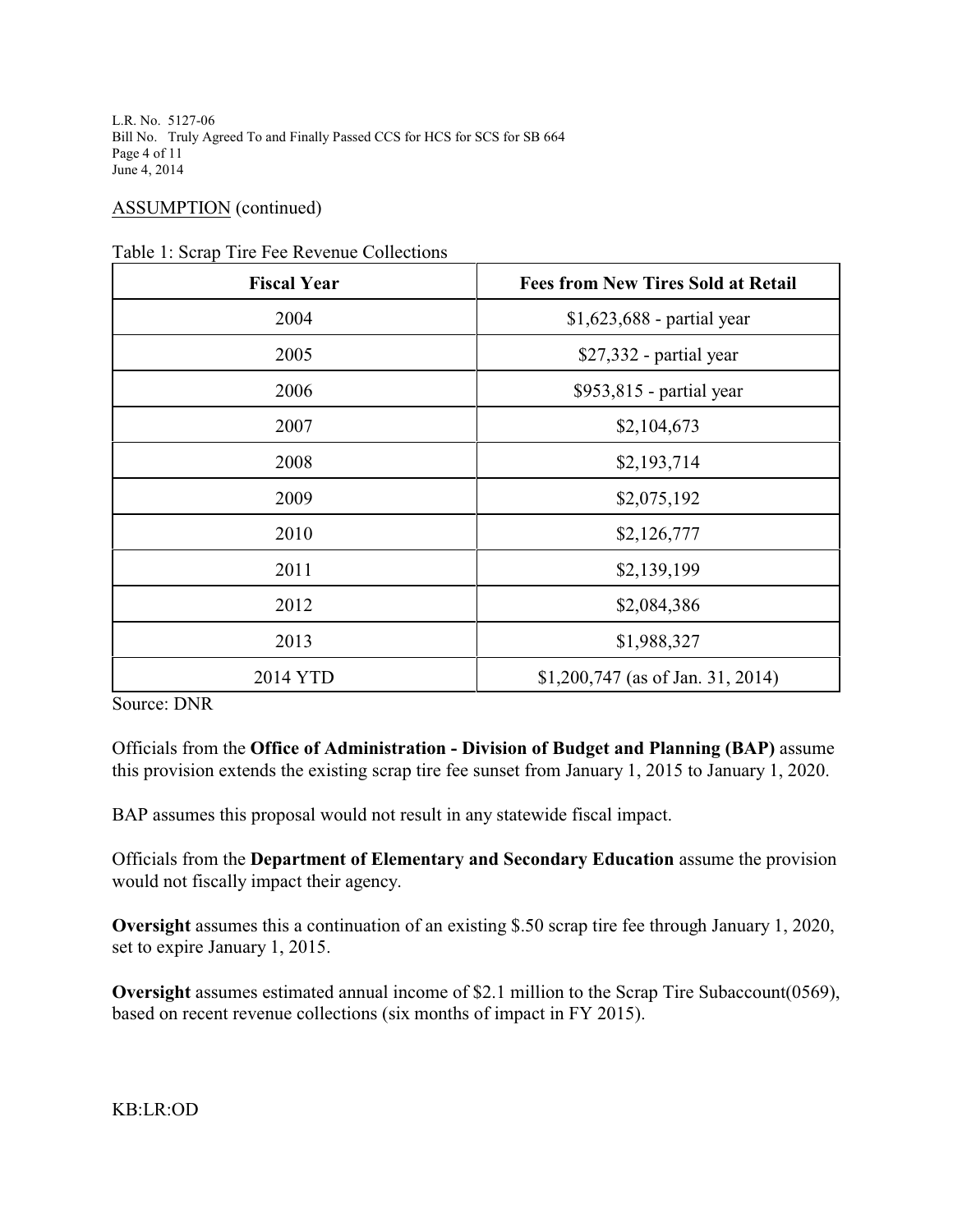L.R. No. 5127-06 Bill No. Truly Agreed To and Finally Passed CCS for HCS for SCS for SB 664 Page 5 of 11 June 4, 2014

#### ASSUMPTION (continued)

**Oversight** assumes costs to the Scrap Tire Subaccount (0569) will equal the income received. Scrap tire fee income revenues are used to support administration of the program, program grants, education programs, and curriculum for solid waste management paid from the Scrap Tire Subaccount.

### § 643.055 - Wood Burning Appliances:

**Oversight** assumes this provision prohibits the Department of Natural Resources (DNR) from regulating the manufacture, performance, or use of residential wood burning heaters or appliances through a state implementation plan or otherwise, unless authorized to do so by the General Assembly.

**DNR** does not anticipate a direct fiscal impact from this provision.

### § 643.640 - Air Conservation Commission Emission Standards:

Officials from **DNR** state it is not clear what the fiscal impact of this provision would be. If the proposal is enacted and a conflict with federal law occurs, the proposal could impact the department's ability to develop an EPA-approved 111(d) plan by the deadline of June 2016. This proposal has the potential of putting Missouri under a federal plan.

DNR would not anticipate a direct fiscal impact from this proposal.

**Oversight** assumes this provision has the potential of placing Missouri under a federal plan, meaning each affected source of carbon dioxide would be inspected by and answer to, the Federal Environmental Protection Agency (EPA).

Under a federal EPA plan, **Oversight** assumes DNR would not be involved with inspections of existing carbon dioxide sources.

**Oversight** assumes any fiscal impact from this provision to DNR would be indirect and will not be reflected in the fiscal note.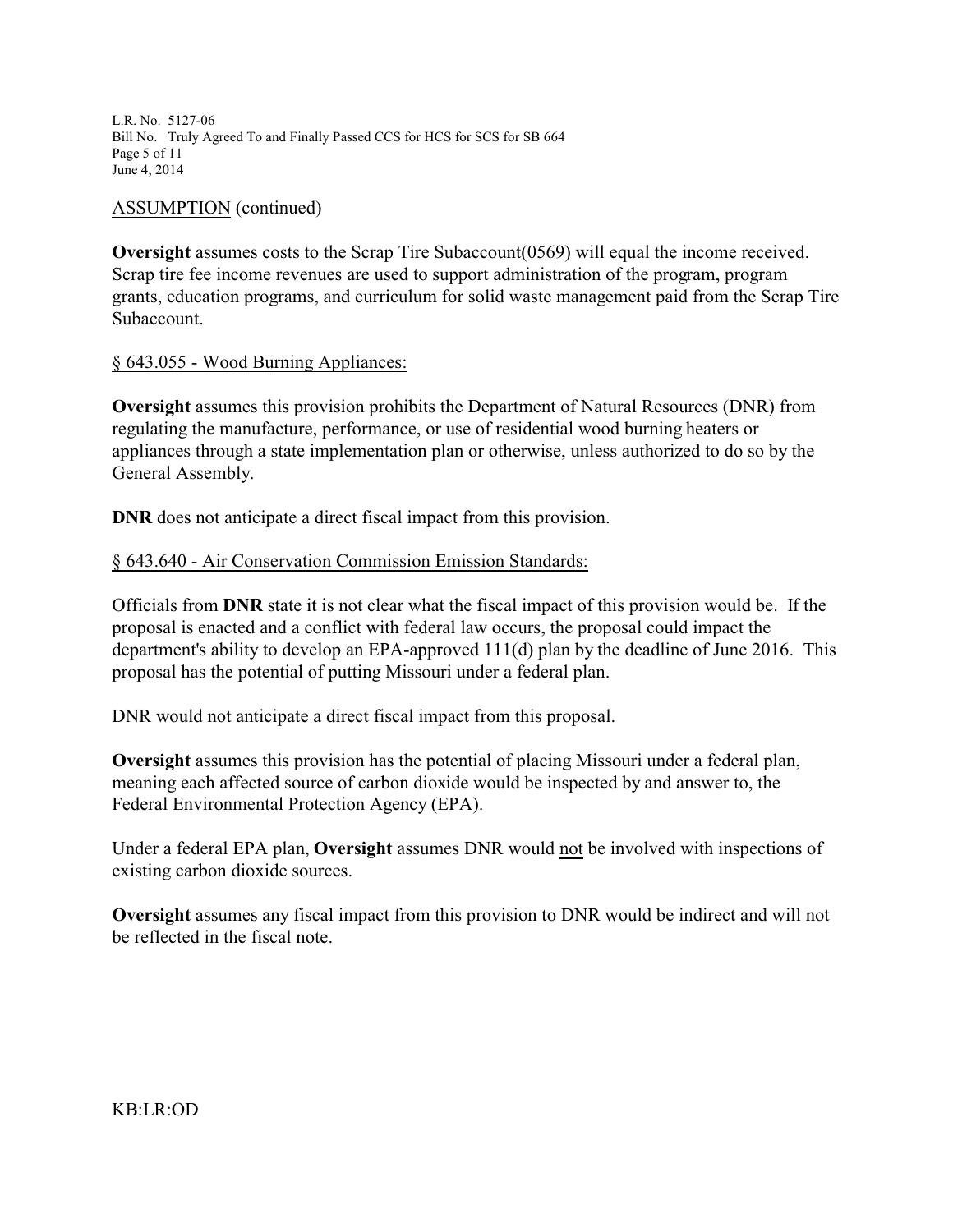L.R. No. 5127-06 Bill No. Truly Agreed To and Finally Passed CCS for HCS for SCS for SB 664 Page 6 of 11 June 4, 2014

## ASSUMPTION (continued)

## § 644.058 - Clean Water Commission:

Officials from **DNR** state there are 66 eight-digit Hydrologic Unit Codes (HUCs) in Missouri. This provision would require each HUC to have an independent environmental economic study.

DNR assumes one-fifth of the 66 HUC studies would be done each year to coincide with the permitting cycle. Each study would take approximately 640 hours. Three-fourths of the study would be environmentally related and one-fourth of the study would be economically related.

DNR states these studies could be conducted by the department, however staffing is not currently available. The FTEs hired to do these studies would have no duties other than these studies.

DNR assumes it would request the following 5 FTE to implement this proposal.

- Environmental Specialists (3 FTE) Annual Salary of \$48,636
- Economist (1 FTE) Annual Salary of \$59,520
- Senior Office Support Assistant (1 FTE) Annual Salary of \$28,620

DNR assumes a total cost of these 5 FTE of approximately \$385,500 per year.

66 studies over a 3 year period = 22 studies per year. 378 hours per study x 22 watershed studies a year (66 studies divided by 3 years) = 8,316 hours

8,316 divided by 2,000 work hours per year = four (4) technical FTEs, plus one (1) support FTE for these studies.

¾ of these studies would be environmentally related - 3 FTEs would need to be Environmental Specialists.  $\frac{1}{4}$  of these studies would be economically related = 1 FTE would need to be an Economist.

**Oversight** notes the annual salary range of an Environmental Specialist III is \$38,544 - \$54,864.

**Oversight** notes the annual salary range for an Economist is \$47,412 - \$68,928.

**Oversight** notes the annual salary range for a Senior Office Support Assistant is \$24,780 - \$33,000.

ASSUMPTION (continued)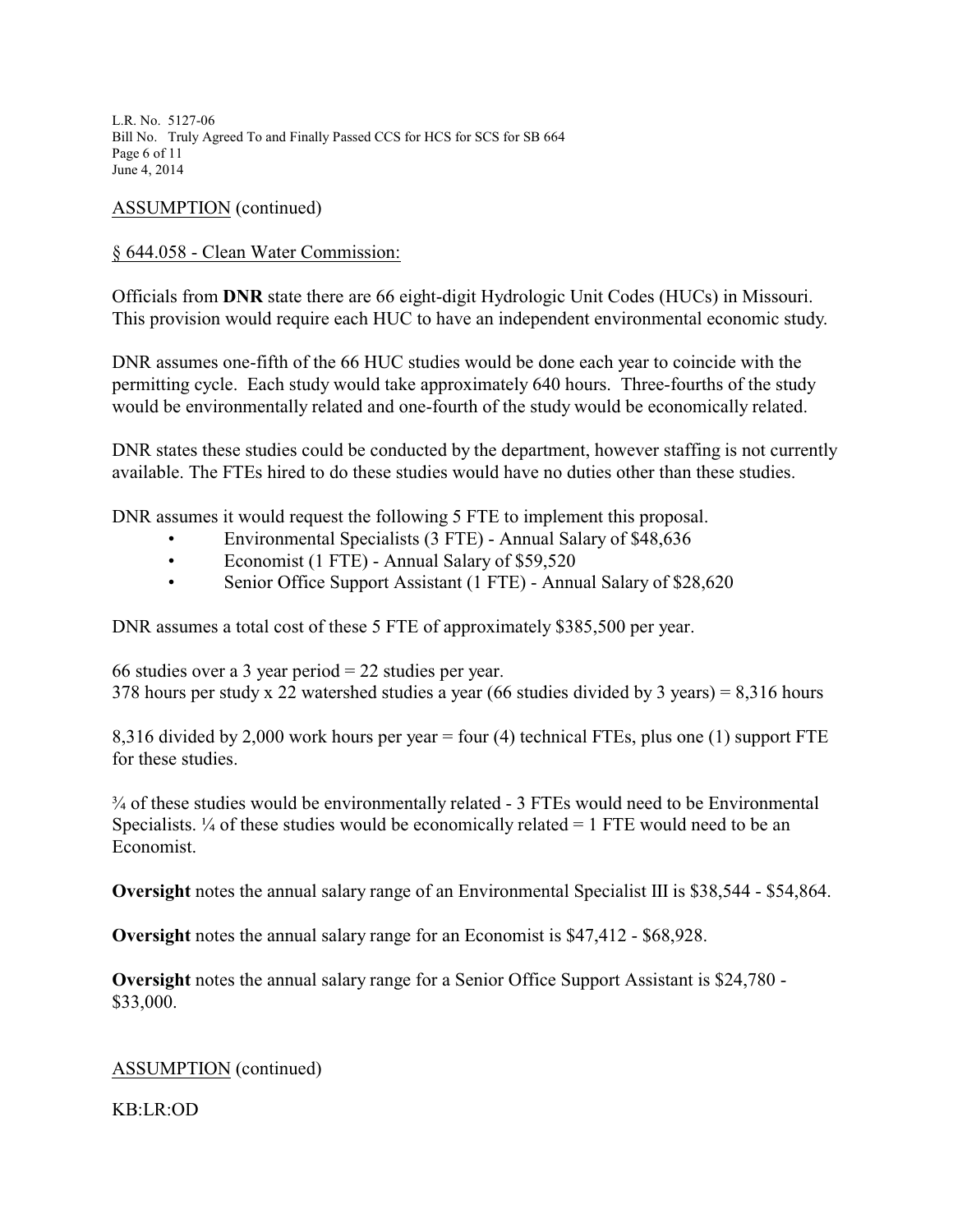L.R. No. 5127-06 Bill No. Truly Agreed To and Finally Passed CCS for HCS for SCS for SB 664 Page 7 of 11 June 4, 2014

**Oversight** assumes it is unknown which salary step each FTE will be hired at, therefore the annual salary cost of the 5 FTE could be lower if DNR hires the FTE at a beginning level salary step rather than a mid-level salary step as requested by DNR.

**Oversight** assumes office equipment and furniture would be available within the department resulting in no additional cost to DNR.

For the purpose of the fiscal note, **Oversight** will show a cost to General Revenue for FTE at the beginning salary level step and no additional equipment cost to DNR; however, expense costs will be shown.

Officials from the **Cole County Public Water Supply District No. 3 (PWSD No.3)** state this provision could have an impact on their water service, but only after the appropriate study is completed.

§ 644.145 - Publicly Owned Treatment Works:

Officials from **DNR** assume this provision requires an additional 1 FTE to make a finding of affordability on the costs to be incurred and the impact of any rate changes on ratepayers. The FTE would prepare and file annual reports showing information on these findings of affordability completed. DNR assumes work would be performed by an Economist (1 FTE).

DNR assumes rates paid by customers of publicly owned combined or separate sanitary or storm sewer systems or treatment works customers would be tracked, documented, and analyzed to perform a finding of affordability.

DNR assumes this information would be reported annually to the Governor, Speaker of the House of Representatives, the President Pro Tempore of the Senate, and the chairs of the committees in both houses having primary jurisdiction over natural resource issues.

DNR assumes a total cost for this additional FTE of approximately \$97,500 per year.

**Oversight** notes the annual salary range for an Economist is \$47,412 - \$68,928.

**Oversight** assumes it is unknown which salary step the 1 FTE will be hired at, therefore the annual salary cost of the FTE could be lower if DNR hires the FTE at a beginning level salary step rather than a mid-level salary step as requested by DNR.

ASSUMPTION (continued)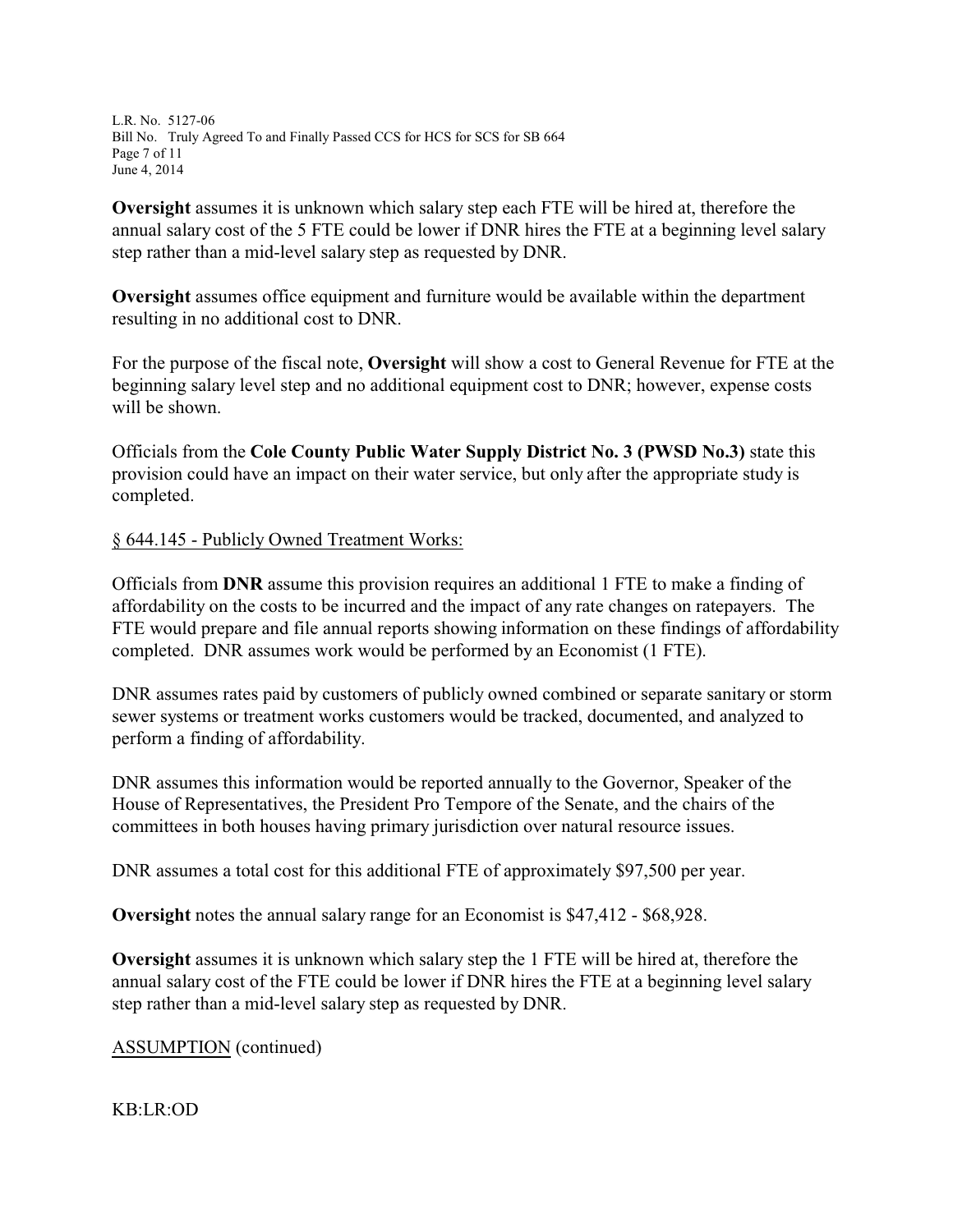L.R. No. 5127-06 Bill No. Truly Agreed To and Finally Passed CCS for HCS for SCS for SB 664 Page 8 of 11 June 4, 2014

For the purpose of the fiscal note, **Oversight** will show a cost to General Revenue for FTE at the beginning salary level step and no additional equipment cost to DNR; however, expense costs will be shown.

#### Bill as a Whole:

Officials at the **Office of Attorney General (AGO)** assumes that any potential costs arising from this proposal can be absorbed with existing resources.

Officials from the **Department of Elementary and Secondary Education**, **Department of Health and Senior Services**, **Department of Economic Development**, **Office of Governor**, **Joint Committee on Administrative Rules** each assume the proposal would not fiscally impact their respective agencies.

FISCAL IMPACT - State Government FY 2015

(10 Mo.)

FY 2016 FY 2017

### **GENERAL REVENUE FUND**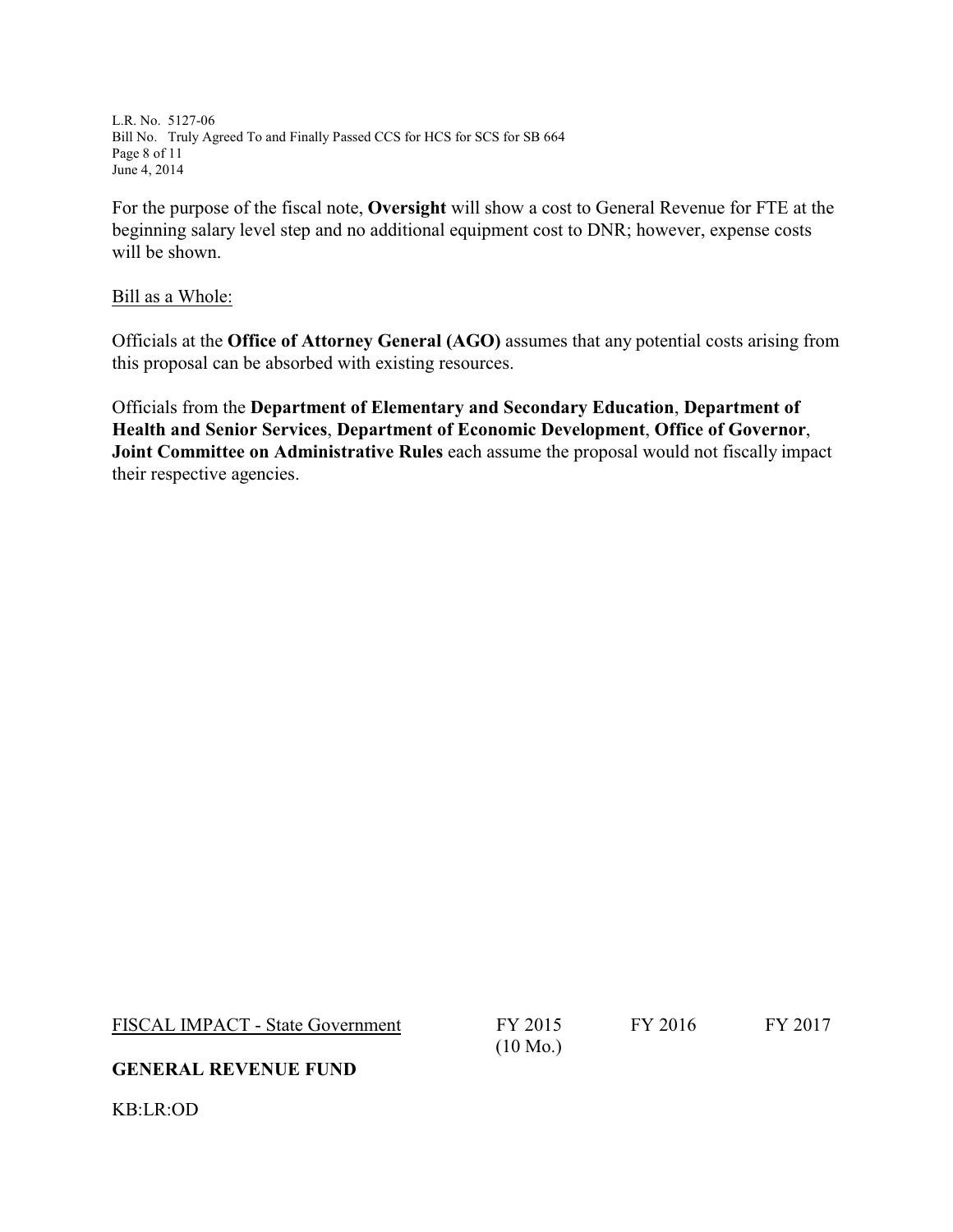L.R. No. 5127-06 Bill No. Truly Agreed To and Finally Passed CCS for HCS for SCS for SB 664 Page 9 of 11 June 4, 2014

| Costs - DNR                                                                           |                               |                        |                    |
|---------------------------------------------------------------------------------------|-------------------------------|------------------------|--------------------|
| §§ 644.058, 644.145 - Studies for Water                                               |                               |                        |                    |
| Quality Standard Modifications & Sewer                                                |                               |                        |                    |
| Service Rate Affordability                                                            |                               |                        |                    |
| <b>Personal Service</b>                                                               | (\$196,030)                   | $(\$237,588)$          | $(\$239,964)$      |
| <b>Fringe Benefits</b>                                                                | (\$99,985)                    | (\$121,182)            | (\$122,394)        |
| Expense & Equipment                                                                   | $(\$28,125)$                  | $(\$34,595)$           | $(\$35,457)$       |
| <b>Total Costs - DNR</b>                                                              | $(\$324,140)$                 | $(\$393,365)$          | $(\$397,815)$      |
| FTE Change - DNR                                                                      | 6 FTE                         | 6 FTE                  | 6 FTE              |
| <b>ESTIMATED NET EFFECT TO THE</b>                                                    |                               |                        |                    |
| <b>GENERAL REVENUE FUND</b>                                                           | <u>(\$324,140)</u>            | $(\frac{$393,365}{8})$ | <u>(\$397,815)</u> |
| Estimated Net FTE Change for the                                                      |                               |                        |                    |
| General Revenue Fund                                                                  | 6 FTE                         | 6 FTE                  | 6 FTE              |
| <b>SCRAP TIRE FEE SUBACCOUNT</b><br><b>FUND</b>                                       |                               |                        |                    |
| Income - DNR                                                                          |                               |                        |                    |
| $\S 260.273$ - Scrap Tire Fee                                                         | \$1,050,000                   | \$2,100,000            | \$2,100,000        |
| Costs - DNR                                                                           |                               |                        |                    |
| § 260.273 - Administration, Program                                                   | (\$1,050,000)                 | $(\$2,100,000)$        | $(\$2,100,000)$    |
| Grants, & Educational Materials                                                       |                               |                        |                    |
| <b>ESTIMATED NET EFFECT ON THE</b><br><b>SCRAP TIRE FEE SUBACCOUNT</b><br><b>FUND</b> | <u>\$0</u>                    | <u>\$0</u>             | <u>\$0</u>         |
|                                                                                       |                               |                        |                    |
| FISCAL IMPACT - Local Government                                                      | FY 2015<br>$(10 \text{ Mo.})$ | FY 2016                | FY 2017            |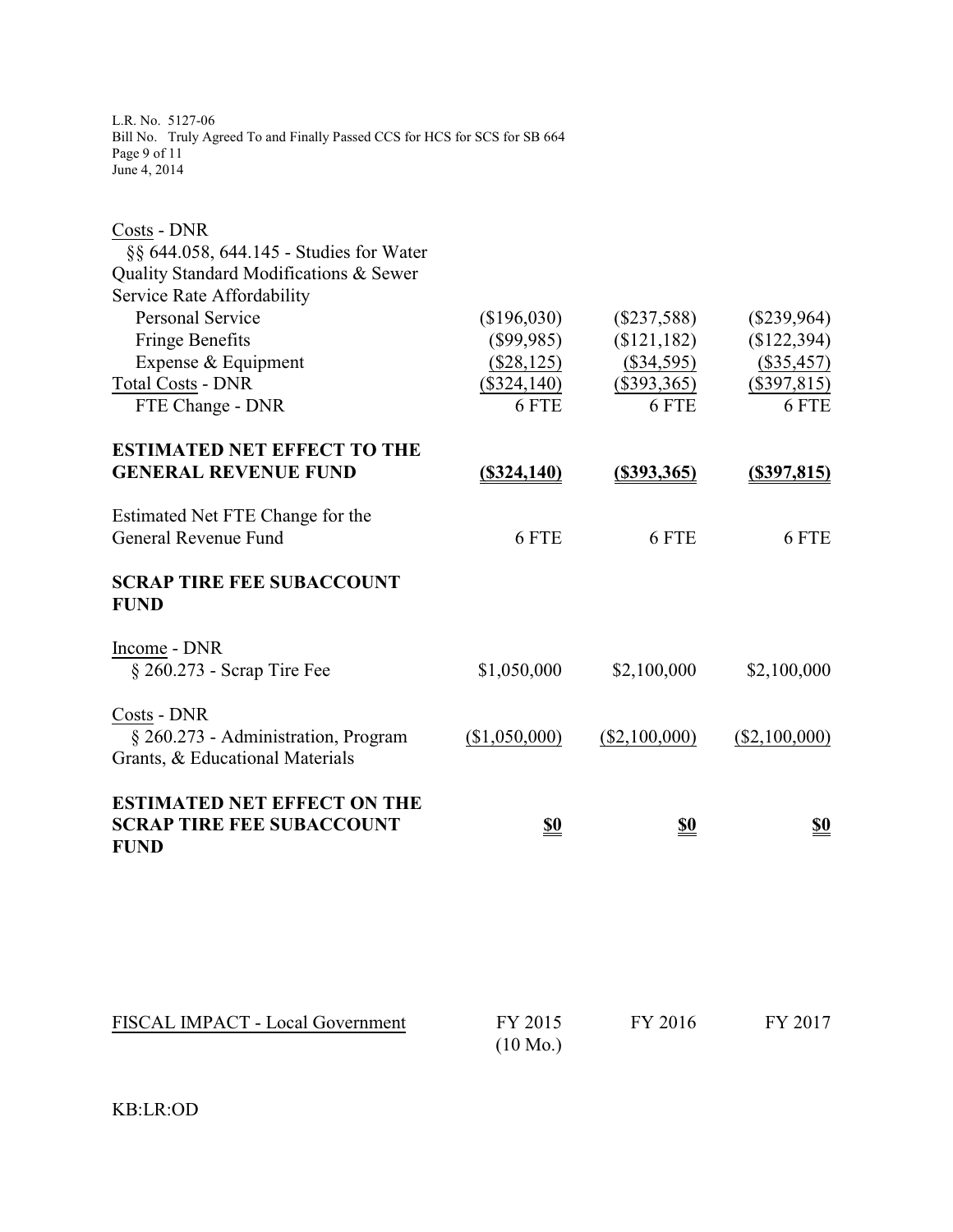L.R. No. 5127-06 Bill No. Truly Agreed To and Finally Passed CCS for HCS for SCS for SB 664 Page 10 of 11 June 4, 2014

# **\$0 \$0 \$0**

## FISCAL IMPACT - Small Business

## § 260.273 - Scrap Tire Fee Extension:

Direct fiscal impact to small business retail tire shops would be expected as a result of this provision.

### § 643.055 - Wood Burning Appliances:

This provision may have a positive fiscal impact on small businesses selling wood-burning furnaces, stoves, fireplaces and heaters, as a result of continued sales.

### FISCAL DESCRIPTION

## § 260.273 - Scrap Tire Fee Extension:

This provision extends from January 1, 2015 to January 1, 2020 the expiration of the fee collected from retailers for the disposal of old tires.

### § 644.058 - Clean Water Commission:

This provision modifies the authority of the Clean Water Commission so that it may only revise water quality standards upon completion of an assessment by the Department of Natural Resources finding that there is an environmental need for such revision. In implementing revised water quality standards modifications of 25% or more, the Department of Natural Resources shall also conduct an evaluation as set forth in this proposal. The Department shall use these evaluations in making site-specific permit decisions.

### § 644.145 - Publicly Owned Treatment Works:

This provision requires the Department of Natural Resources (DNR), when issuing permits that incorporate a new requirement for discharges from a publicly owned treatment works facility, to make a finding of affordability on the costs to be incurred and the impact of any rate changes on ratepayers.

### FISCAL DESCRIPTION (continued)

This legislation is not federally mandated, would not duplicate any other program and would not